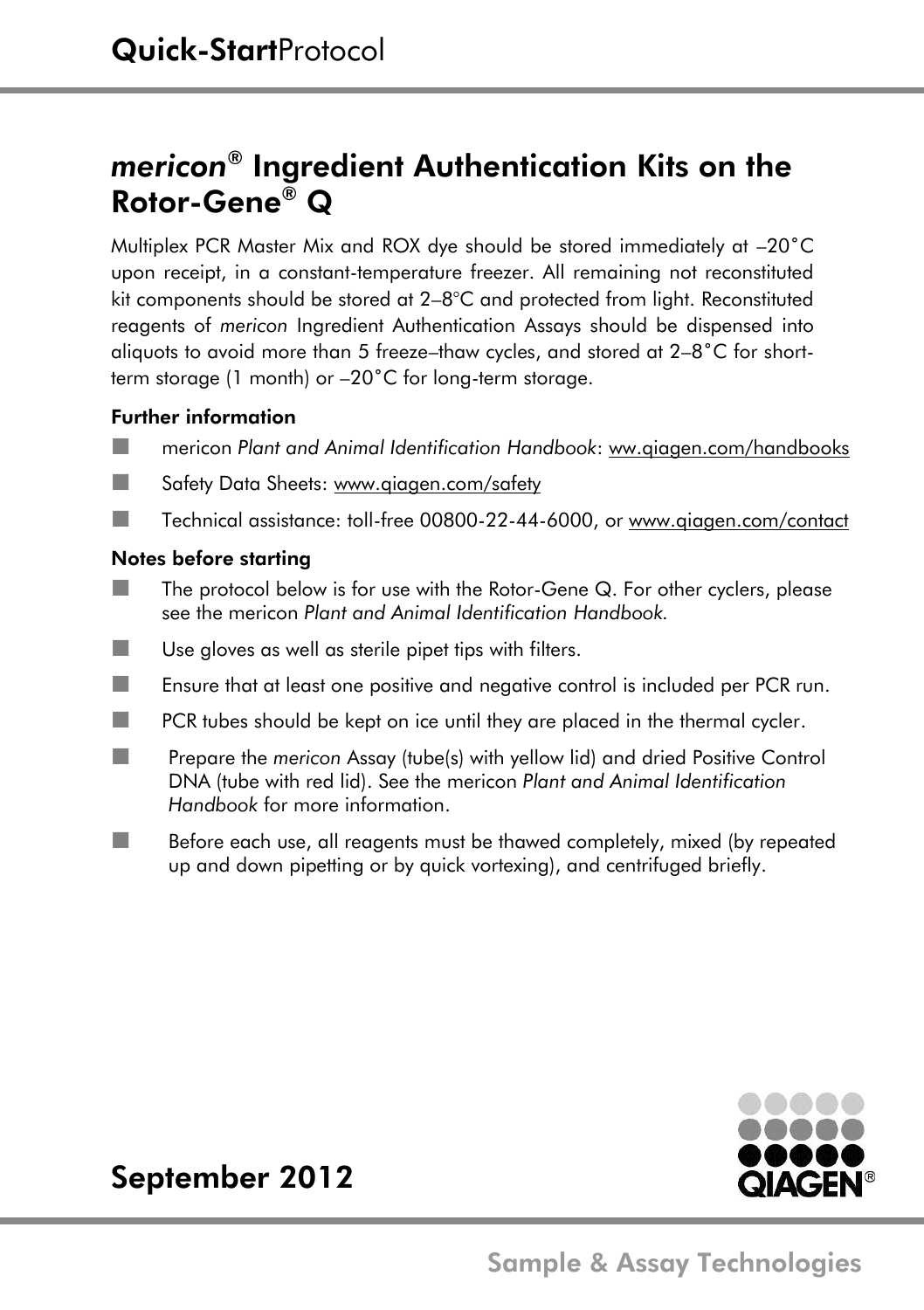1. Set up the sample and control reactions according to Table 1. Keep all samples and reaction tubes on ice during setup. Place the desired number of PCR tubes or strips into the cooled Loading Block for the Rotor-Gene Q.

| Component                                                         | Sample                   | <b>Positive PCR control</b>                                               | <b>Negative PCR control</b> |
|-------------------------------------------------------------------|--------------------------|---------------------------------------------------------------------------|-----------------------------|
| Reconstituted mericon<br>Assay                                    | $10 \mu$                 | $10 \mu$                                                                  | $10 \mu$                    |
| Sample DNA                                                        | $10 \mu$                 | $\overline{\phantom{0}}$                                                  | $\overline{\phantom{a}}$    |
| Dissolved Positive Control DNA                                    | $\qquad \qquad$          | $10 \mu$                                                                  | $\overline{\phantom{a}}$    |
| QuantiTect Nucleic Acid<br>Dilution Buffer or RNase-free<br>water | $\overline{\phantom{a}}$ | $\hspace{1.0cm} \rule{1.5cm}{0.15cm} \hspace{1.0cm} \rule{1.5cm}{0.15cm}$ | $10 \mu$                    |
| <b>Total volume</b>                                               | $20 \mu$                 | $20 \mu$                                                                  | $20 \mu$                    |

Table 1. Setup of sample and control reactions

- 2. Close the PCR tubes or strips and place them in the reaction chamber of the Rotor-Gene Q. Ensure that the locking ring is placed on top of the rotor to prevent accidental opening of the tubes during the run.
- 3. Program the Rotor-Gene Q according to Table 2.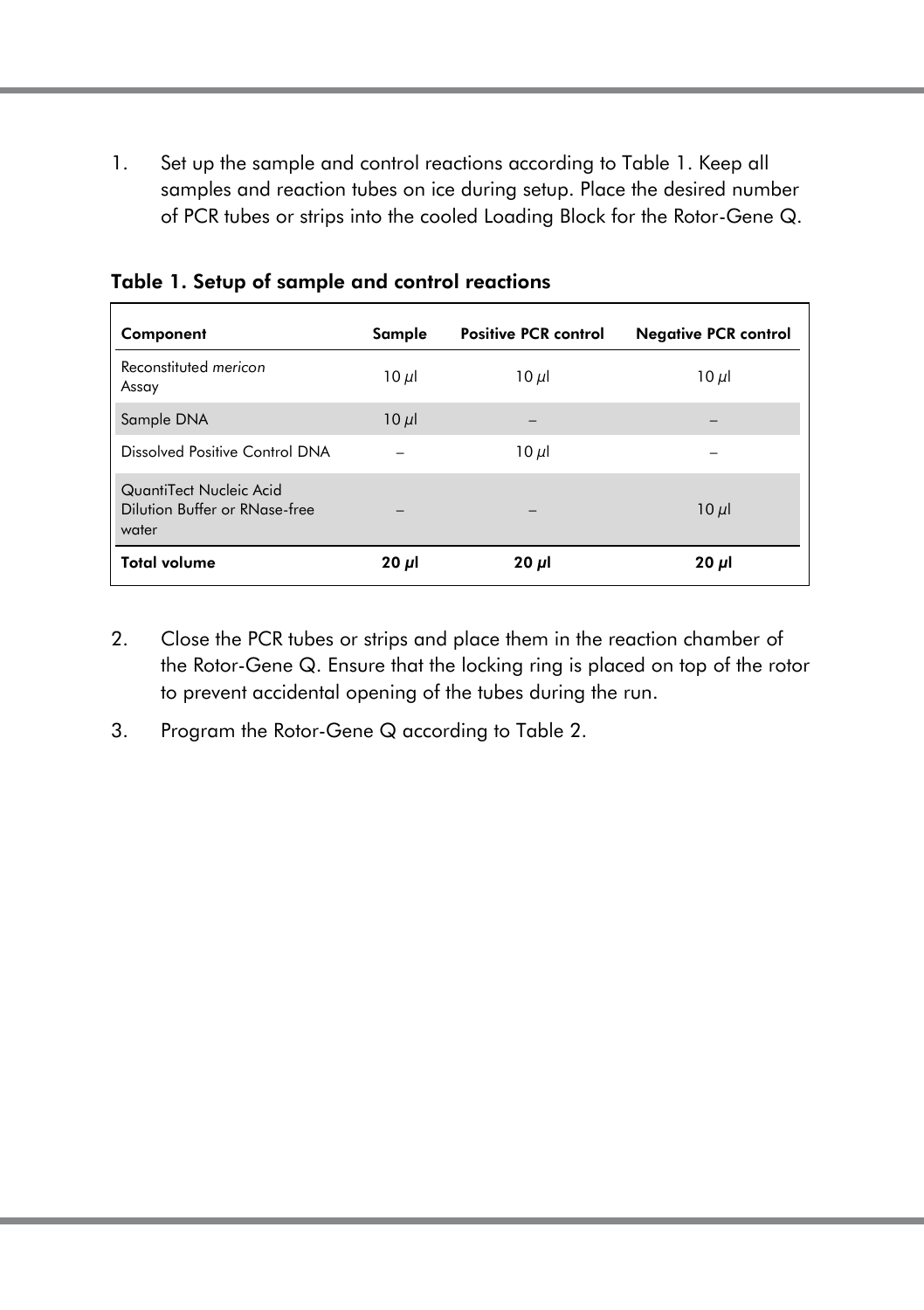### Table 2. Cycling protocol

| Step                                                     | Time                                                  | Temperature                                        | <b>Comments</b>                                        |
|----------------------------------------------------------|-------------------------------------------------------|----------------------------------------------------|--------------------------------------------------------|
| Initial PCR activation step                              | $5 \text{ min}$                                       | 95 $°C$                                            | Activation of HotStarTag Plus<br><b>DNA Polymerase</b> |
| 3 step cycling<br>Denaturation<br>Annealing<br>Extension | 15 <sub>s</sub><br>15 <sub>s</sub><br>10 <sub>s</sub> | $95^{\circ}$ C<br>$60^{\circ}$ C<br>$72^{\circ}$ C | Data collection at 60°C                                |
| Number of cycles                                         | 45                                                    |                                                    |                                                        |
| <b>Detection</b>                                         | Reporter                                              | <b>Excitation/emission</b>                         | Channel                                                |
| Target                                                   | <b>FAM</b>                                            | 495/520 nm                                         | Green                                                  |
| Internal control                                         | MAX                                                   | 524/557 nm                                         | Yellow                                                 |

- 4. Start the PCR run.
- 5. Analyze the results; see next page*.*